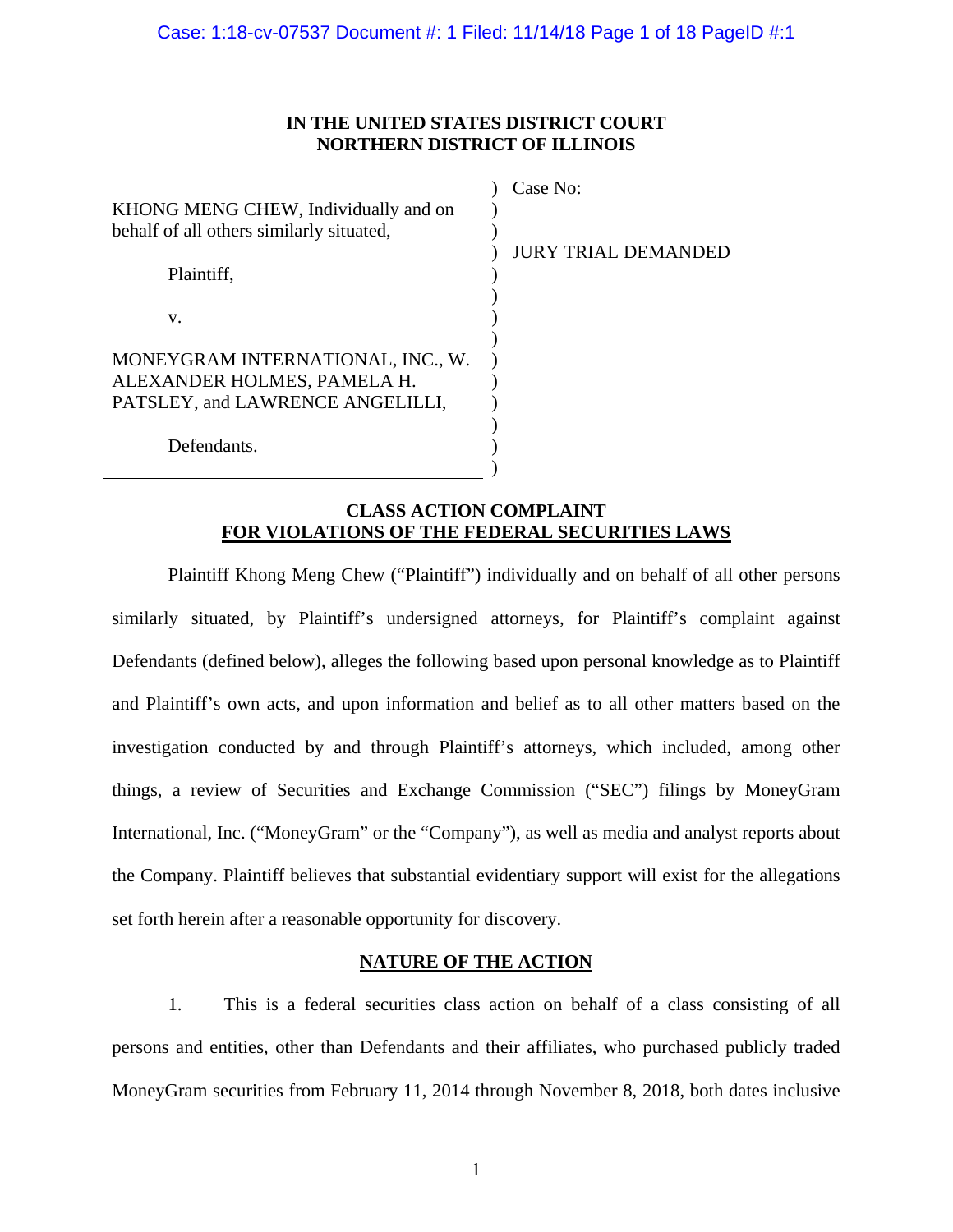#### Case: 1:18-cv-07537 Document #: 1 Filed: 11/14/18 Page 2 of 18 PageID #:2

("Class Period"), seeking to recover compensable damages caused by Defendants' violations of federal securities laws and pursue remedies under the Securities Exchange Act of 1934 (the "Exchange Act").

### **JURISDICTION AND VENUE**

2. The claims asserted herein arise under and pursuant to Sections 10(b) and 20(a) of the Exchange Act (15 U.S.C. §§ 78j(b) and 78t(a)) and Rule 10b-5 promulgated thereunder (17 C.F.R. § 240.10b-5).

3. This Court has jurisdiction over the subject matter of this action pursuant to Section 27 of the Exchange Act (15 U.S.C. § 78aa) and 28 U.S.C. § 1331.

4. Venue is proper in this judicial district pursuant to Section 27 of the Exchange Act (15 U.S.C. § 78aa) and 28 U.S.C. § 1391(b) as the Company conducts business in this District, the alleged misstatements entered and subsequent damages occurred in this District, and there is a related FTC action in this District, styled *FTC v. MoneyGram International, Inc.*, No. 09-cv-6576.

5. In connection with the acts, conduct and other wrongs alleged herein, Defendants either directly or indirectly used the means and instrumentalities of interstate commerce, including but not limited to the United States mails, interstate telephone communications, and the facilities of the national securities exchange.

#### **PARTIES**

6. Plaintiff, as set forth in the accompanying PSLRA Certification, acquired MoneyGram securities at artificially inflated prices during the Class Period and was damaged upon the revelation of the alleged corrective disclosures.

7. Defendant MoneyGram, together with its subsidiaries, provides money transfer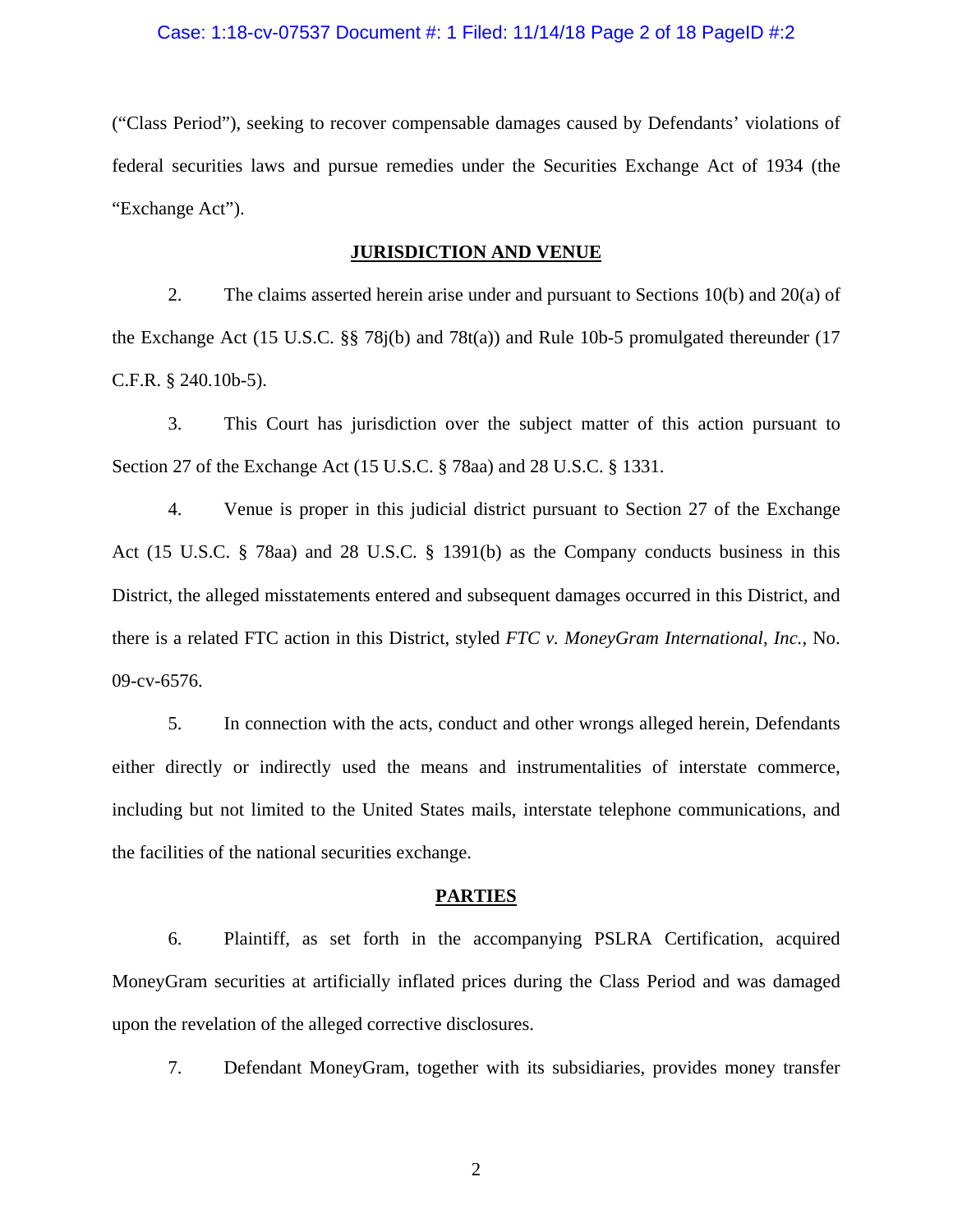### Case: 1:18-cv-07537 Document #: 1 Filed: 11/14/18 Page 3 of 18 PageID #:3

services in the United States and internationally. The Company is a Delaware corporation with offices/branches located throughout the United States, including in Illinois. During the Class Period, MoneyGram securities traded on the NASDAQ under the ticker symbol, "MGI."

8. Defendant W. Alexander Holmes ("Holmes") has served as the Chief Executive Officer ("CEO") of the Company since January 1, 2016 and Chairman of the Board of Directors (the "Board") since February 2018. He formerly served as the Company's Chief Financial Officer ("CFO") between March 2012 and January 1, 2016, and as the Company's Chief Operating Officer ("COO") from February 2014 to January 1, 2016. He joined the Company in 2009.

9. Defendant Pamela H. Patsley ("Patsley") served as CEO of the Company from September 2009 until December 31, 2015. She also served as Executive Chairman of the Company from 2016 until February 2018.

10. Defendant Lawrence Angelilli ("Angelilli") has served at the Company as an Executive Vice President and CFO since January 1, 2016. He previously served as Senior Vice President of Corporate Finance from 2014 to December 31, 2015, Treasurer from August 2011 to December 31, 2015 and Senior Vice President from August 2011 to August 2014.

11. Defendants Holmes, Patsley, and Angelilli are herein referred to as "Individual Defendants."

12. Collectively, Defendant MoneyGram and Individual Defendants are herein referred to as "Defendants."

13. Each of the Individual Defendants:

a. directly participated in the management of the Company;

b. was directly involved in the day-to-day operations of the Company at the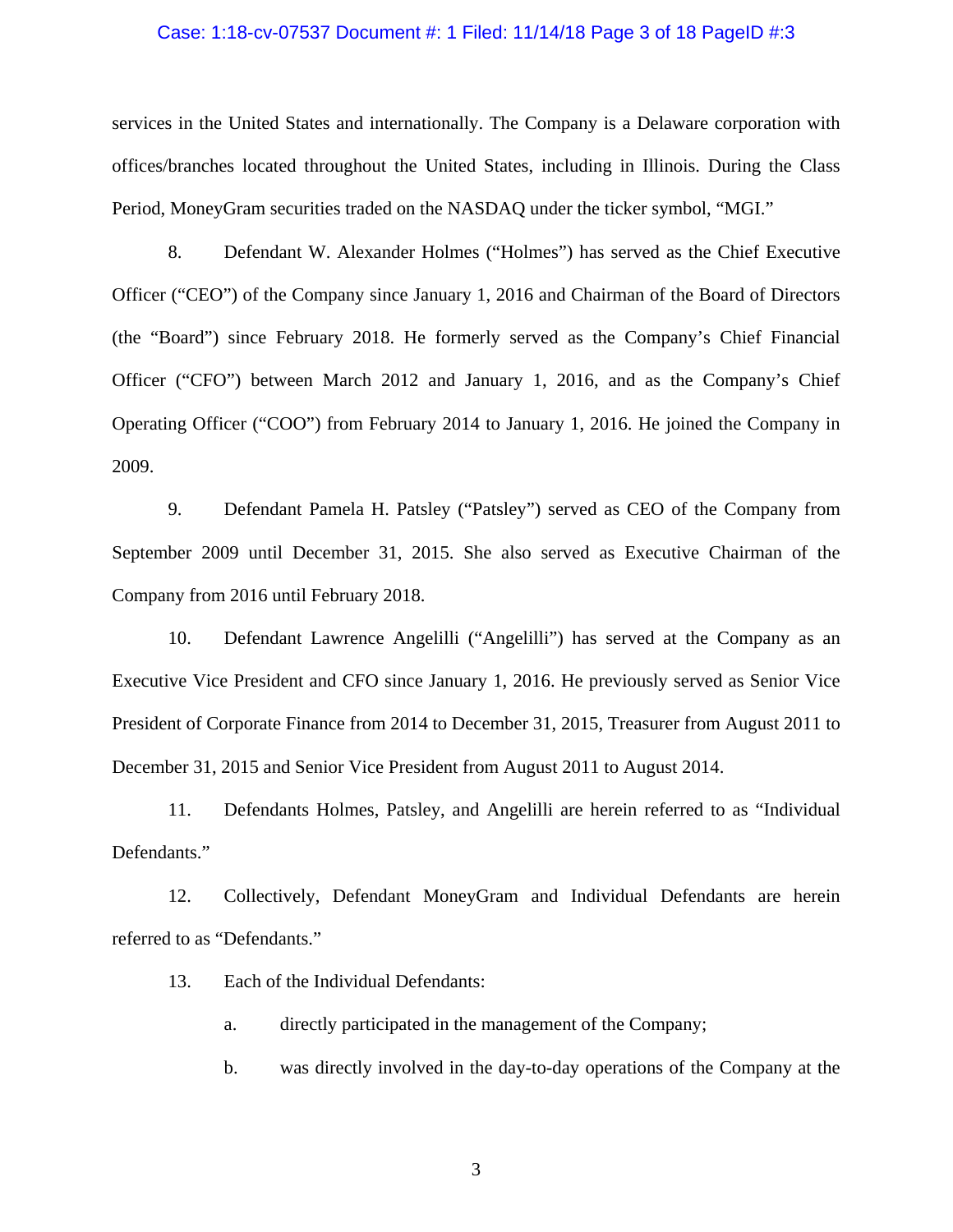highest levels;

- c. was privy to confidential proprietary information concerning the Company and its business and operations;
- d. was directly or indirectly involved in drafting, producing, reviewing and/or disseminating the false and misleading statements and information alleged herein;
- e. was directly or indirectly involved in the oversight or implementation of the Company's internal controls;
- f. was aware of or recklessly disregarded the fact that the false and misleading statements were being issued concerning the Company; and/or
- g. approved or ratified these statements in violation of the federal securities laws.

14. MoneyGram is liable for the acts of the Individual Defendants and its employees under the doctrine of *respondeat superior* and common law principles of agency as all of the wrongful acts complained of herein were carried out within the scope of their employment with authorization.

15. The scienter of the Individual Defendants and other employees and agents of the Company is similarly imputed to MoneyGram under *respondeat superior* and agency principles.

## **SUBSTANTIVE ALLEGATIONS**

# **Defendants' False and Misleading Class Period Statements**

16. On February 11, 2014, the Company issued a press release reporting its financial results for its fourth quarter and year ended December 31, 2013. The press release stated that the Company would continue to implement anti-fraud programs to comply with legal and regulatory requirements, stating in relevant part: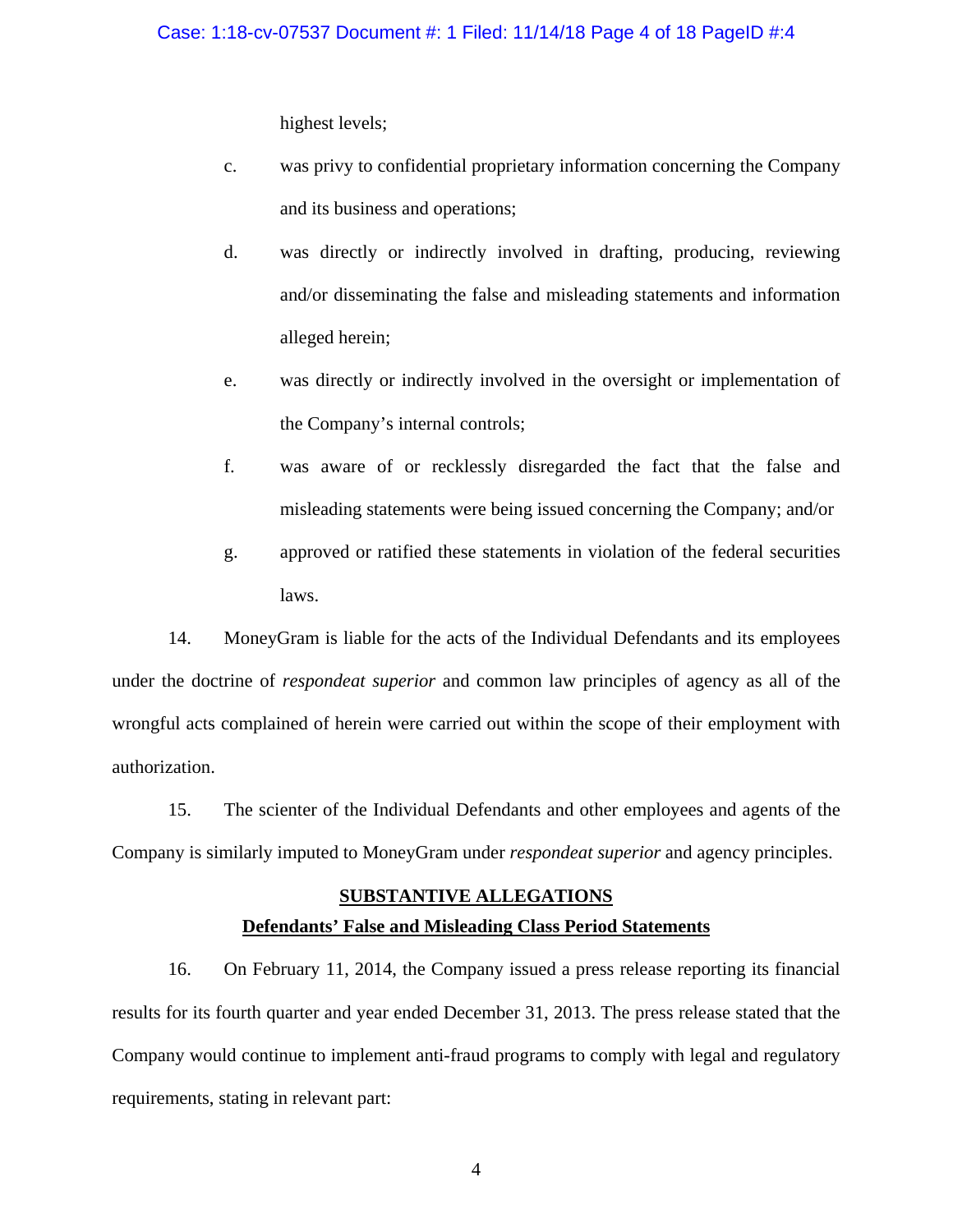## Case: 1:18-cv-07537 Document #: 1 Filed: 11/14/18 Page 5 of 18 PageID #:5

Enhancing compliance. The legal and regulatory requirements for the financial services industry continue to increase. Since 2009, MoneyGram has invested more than \$120 million in its compliance and anti-fraud programs and has successfully prevented more than \$365 million in fraud losses, with \$135 million prevented in 2013. The Company will continue to advance its leadership in global compliance by implementing market-leading systems, technology and processes, and increasing agent oversight around the world.

17. On March 3, 2014, the Company filed a Form 10-K with the SEC, which provided the Company's financial results and position for the fiscal year ended December 31, 2013 (the "2013 10-K"). The 2013 10-K was signed by Defendants Patsley and Holmes. The 2013 10-K contained signed certifications pursuant to the Sarbanes-Oxley Act of 2002 ("SOX") by Defendants Patsley and Holmes attesting to the accuracy of financial reporting, the disclosure of any material changes to the Company's internal control over financial reporting and the disclosure of all fraud. The 2013 10-K stated the Company's internal controls were effective.

18. The 2013 10-K stated, "[w]e continually monitor and enhance our global compliance programs to comply with the most recent legal and regulatory changes."

19. On March 3, 2015, the Company filed a Form 10-K with the SEC, which provided the Company's financial results and position for the fiscal year ended December 31, 2014 (the "2014 10-K"). The 2014 10-K was signed by Defendants Patsley and Holmes. The 2014 10-K contained signed SOX certifications by Defendants Patsley and Holmes attesting to the accuracy of financial reporting, the disclosure of any material changes to the Company's internal control over financial reporting and the disclosure of all fraud. The 2014 10-K stated the Company's internal controls were effective.

20. The 2014 10-K stated, "[w]e continually monitor and enhance our global compliance programs in light of the most recent legal and regulatory changes."

21. On March 2, 2016, the Company filed a Form 10-K with the SEC, which provided the Company's financial results and position for the fiscal year ended December 31,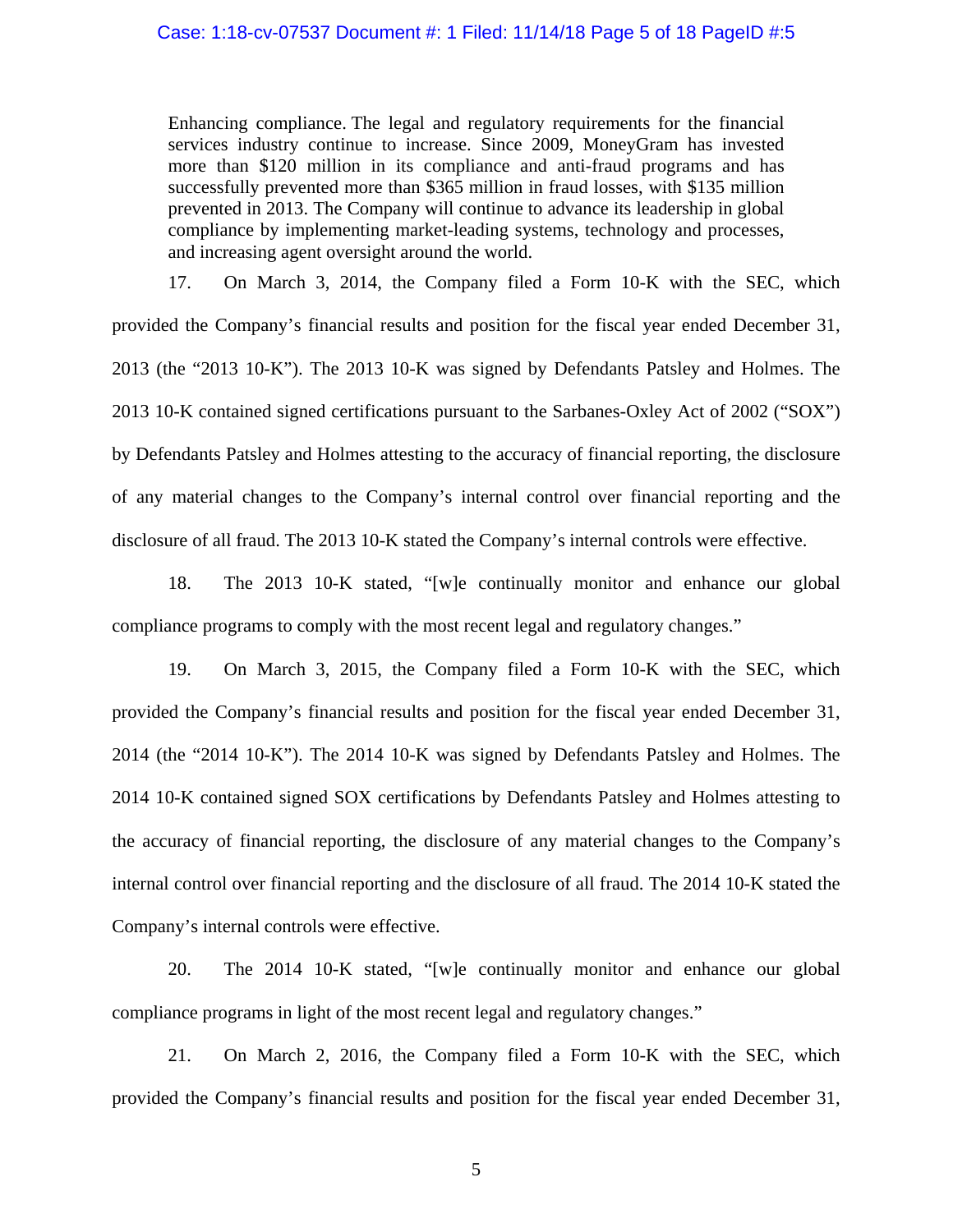### Case: 1:18-cv-07537 Document #: 1 Filed: 11/14/18 Page 6 of 18 PageID #:6

2015 (the "2015 10-K"). The 2015 10-K was signed by Defendants Holmes, Patsley, and Angelilli. The 2015 10-K contained signed SOX certifications by Defendants Holmes and Angelilli attesting to the accuracy of financial reporting, the disclosure of any material changes to the Company's internal control over financial reporting and the disclosure of all fraud.

22. The 2015 10-K stated, "[w]e continually monitor and enhance our global compliance programs in light of the most recent legal and regulatory changes."

23. On March 16, 2017, the Company filed a Form 10-K with the SEC, which provided the Company's financial results and position for the fiscal year ended December 31, 2016 (the "2016 10-K"). The 2016 10-K was signed by Defendants Holmes and Angelilli. The 2016 10-K contained signed SOX certifications by Defendants Holmes and Angelilli attesting to the accuracy of financial reporting, the disclosure of any material changes to the Company's internal control over financial reporting and the disclosure of all fraud. The 2016 10-K stated the Company's internal controls were effective.

24. The 2016 10-K stated, "[w]e continually monitor and enhance our global compliance programs in light of the most recent legal and regulatory changes."

25. On March 16, 2018, the Company filed a Form 10-K with the SEC, which provided the Company's financial results and position for the fiscal year ended December 31, 2017 (the "2017 10-K"). The 2017 10-K was signed by Defendants Holmes and Angelilli. The 2017 10-K contained signed SOX certifications by Defendants Holmes and Angelilli attesting to the accuracy of financial reporting, the disclosure of any material changes to the Company's internal control over financial reporting and the disclosure of all fraud. The 2017 10-K stated the Company's internal controls were effective.

26. The 2017 10-K stated, "[w]e continually monitor and enhance our global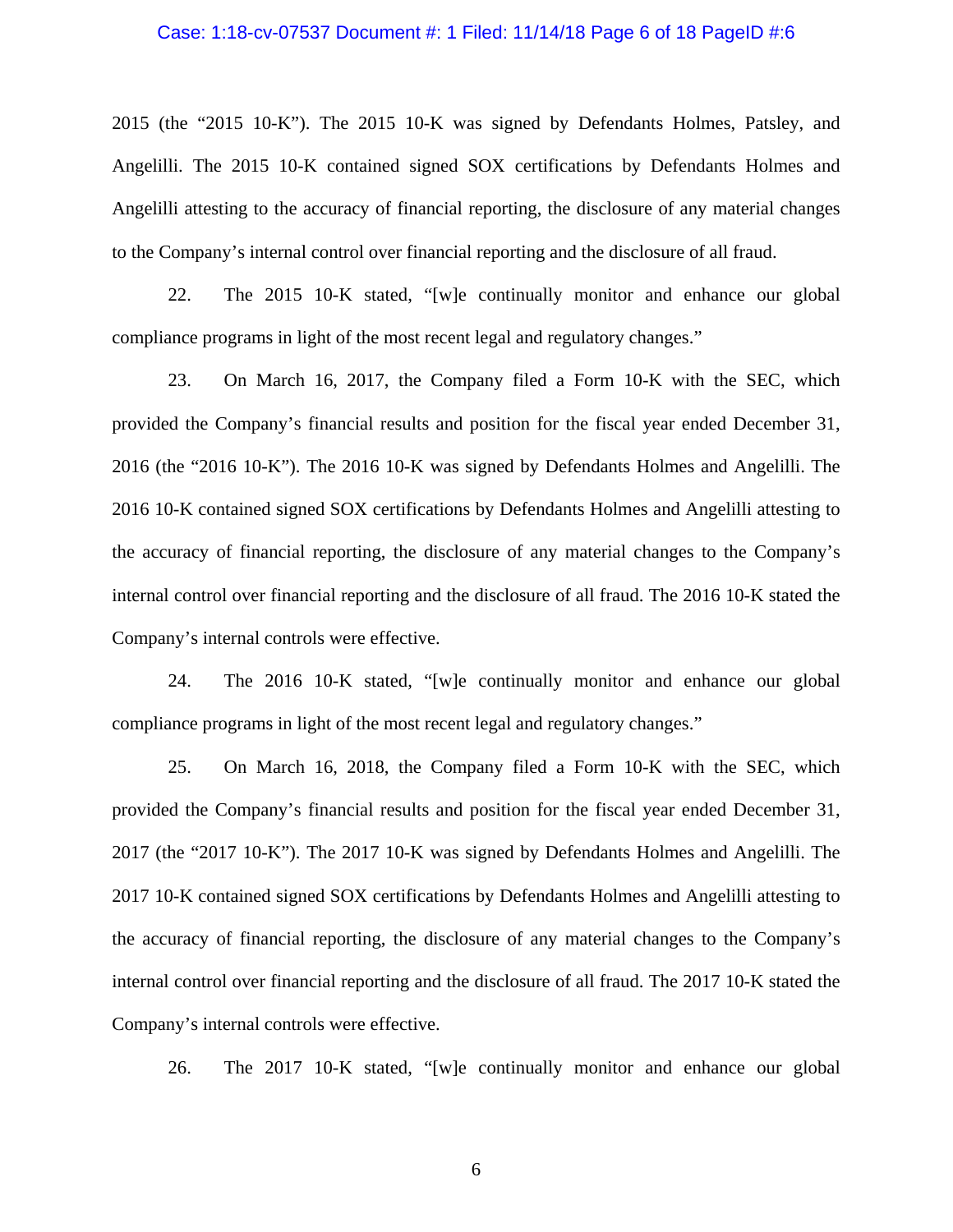### Case: 1:18-cv-07537 Document #: 1 Filed: 11/14/18 Page 7 of 18 PageID #:7

compliance programs in light of the most recent legal and regulatory changes."

27. The statements referenced in ¶¶16-26 above were materially false and/or misleading because they misinterpreted and failed to disclose the following adverse facts pertaining to the Company's business and operations which were known to Defendants or recklessly disregarded by them. Specifically, Defendants made false and/or misleading statements and/or failed to disclose that: (1) MoneyGram was aware for years of high levels of fraud involving its money transfer system; (2) MoneyGram failed to implement appropriate antifraud countermeasures, in part, because doing so would adversely impact its revenue; (3) this misconduct would draw scrutiny from the FTC, which had an agreed-upon order requiring MoneyGram to implement a comprehensive anti-fraud program, and the Department of Justice, which entered into a Deferred Prosecution Agreement concerning MoneyGram's anti-fraud and anti-money laundering programs; and (5) as a result, Defendants' statements about MoneyGram's business, operations and prospects were materially false and misleading and/or lacked a reasonable basis at all relevant times.

#### **The Truth Slowly Emerges**

28. On November 8, 2018, shortly before market-close, the FTC issued a press release entitled, "MoneyGram Agrees to Pay \$125 Million to Settle Allegations that the Company Violated the FTC's 2009 Order and Breached a 2012 DOJ Deferred Prosecution Agreement[.]" According to the press release, the FTC filed a complaint against MoneyGram alleging, *inter alia*, that: (i) MoneyGram "failed to implement the comprehensive fraud prevention program mandated by the 2009 [FTC] order"; (ii) "MoneyGram was aware for years of the high levels of fraud and suspicious activities involving certain agents"; and (iii) allowed its computerized monitoring system to malfunction even though the system was aimed at blocking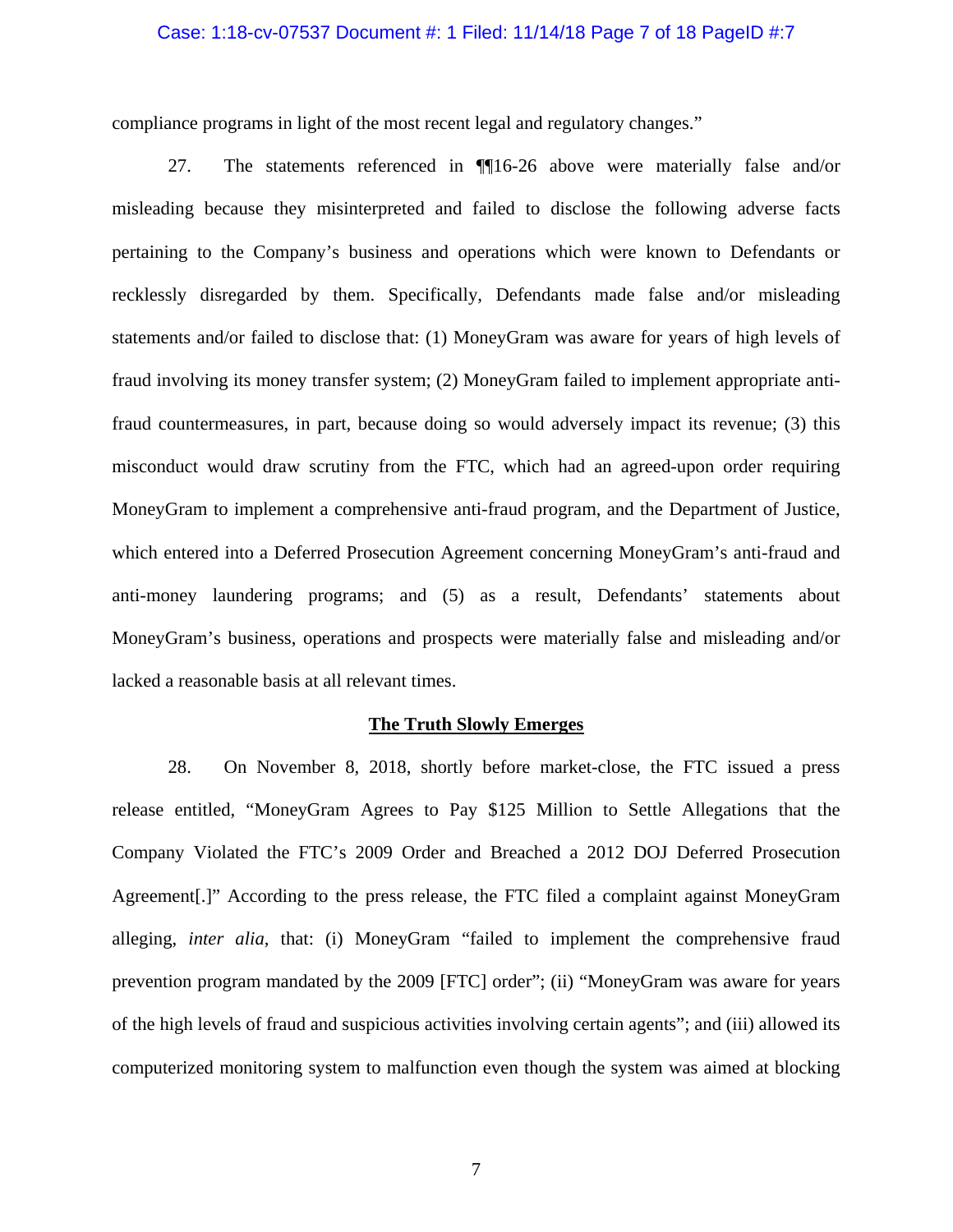## Case: 1:18-cv-07537 Document #: 1 Filed: 11/14/18 Page 8 of 18 PageID #:8

known fraudsters from using its service; (iv) failed to properly vet its agents and provide appropriate training on how to detect and prevent consumer fraud, including at locations with high fraud rates; (v) failed to share complaints concerning fraud-induced money transfers with the FTC. The press release states, in relevant part:

MoneyGram International, Inc. has agreed to pay \$125 million to settle allegations that the company failed to take steps required under a 2009 Federal Trade Commission order to crack down on fraudulent money transfers that cost U.S. consumers millions of dollars.

The \$125 million payment is part of a global settlement that resolves allegations that MoneyGram also violated a separate 2012 deferred prosecution agreement with the Department of Justice.

"The FTC's 2009 order required MoneyGram to protect consumers from fraud through its money transfer system, and today we are holding MoneyGram accountable for its failure to do so," said FTC Chairman Joe Simons. "MoneyGram's alleged failure to implement key provisions of the order allowed scammers to continue to use its money transfer system to rip off consumers."

Money transfers are a preferred method of payment for fraudsters because money sent through money transfer systems can be picked up quickly at locations all over the world, and once the money is paid out, it is all but impossible for consumers to get their money back. The systems also often allow scam artists to remain anonymous when receiving money from their victims.

In its new filing addressing violations of the 2009 order, the FTC alleges that MoneyGram failed to implement the comprehensive fraud prevention program mandated by the 2009 order, which requires the company to promptly investigate, restrict, suspend, and terminate high-fraud agents.

The 2009 order required MoneyGram to conduct timely fraud investigations of any agent location that has received two or more fraud complaints within 30 days; has fraud complaints totaling 5 percent or more of the location's total monthly received transactions; or has displayed any unusual or suspicious money transfer activity. It also must terminate locations that may be complicit in fraudinduced money transfers.

The FTC alleges that MoneyGram was aware for years of the high levels of fraud and suspicious activities involving certain agents, including large chain agents. For example, the standards MoneyGram established for taking disciplinary actions did not comply with the 2009 order, because those standards required agents to have unreasonably high fraud rates before they could be suspended or terminated, according to the FTC. At the same time, MoneyGram also often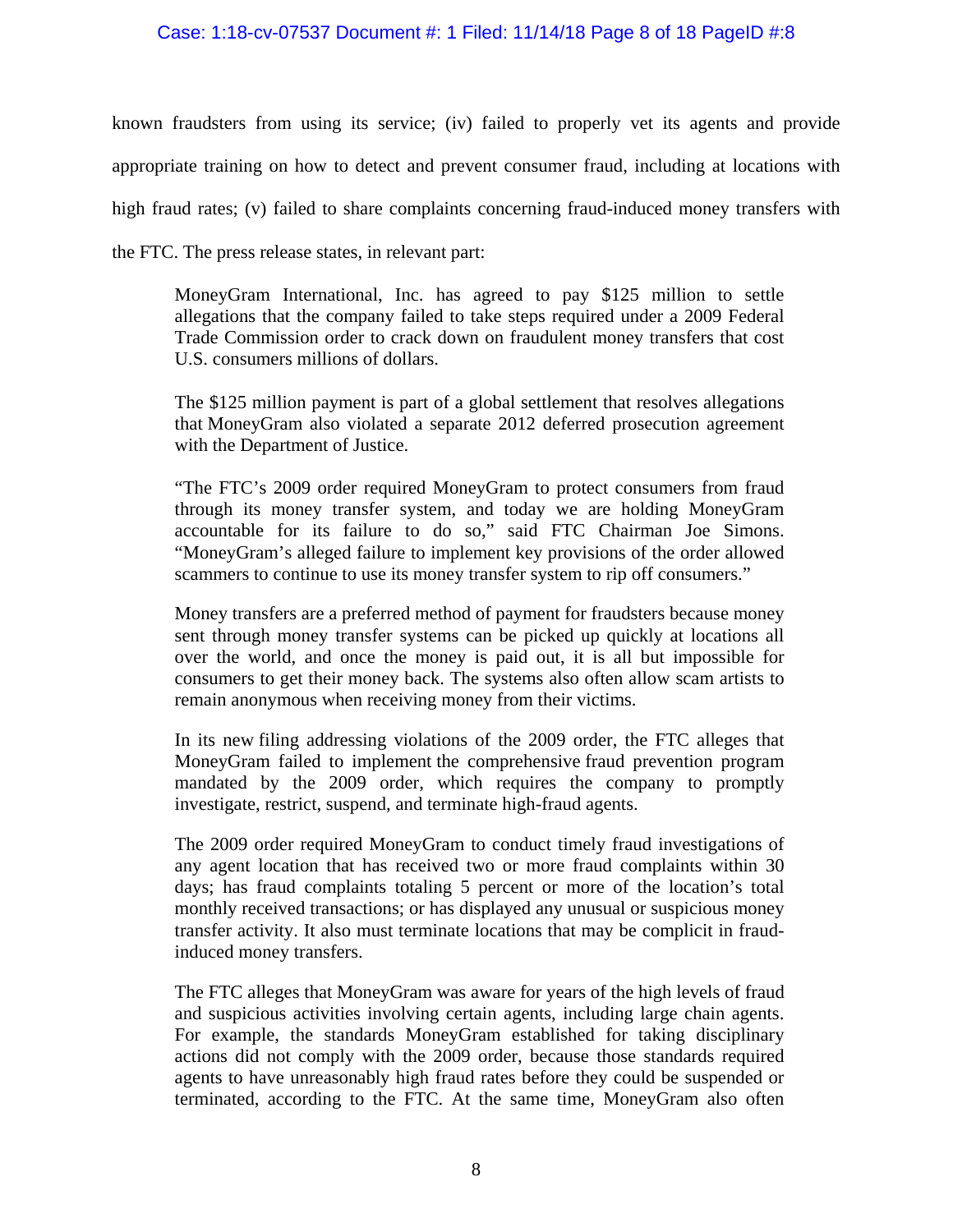failed to promptly conduct the required reviews or to suspend or terminate agents, particularly those from larger locations with high levels of fraud.

The FTC alleges, for example, that MoneyGram did not place any restrictions on one large chain agent until approximately mid-2013, even though the chain was the subject of more fraud complaints than any other MoneyGram agent worldwide. Some of the chain's locations had fraud rates as high as 50 percent of the money transfer activity. When it did take disciplinary action, MoneyGram focused on lower-volume, "mom and pop" agents with high levels of fraud, while treating large chain agents differently, according to the FTC.

The FTC also alleges that MoneyGram's computerized monitoring system, aimed at blocking known fraudsters from using its service, malfunctioned for an 18-month period in 2015 and 2016. During that time, MoneyGram failed to block individuals that the company knew or should have known were using its service for fraud or to obtain fraud-induced money transfers.

MoneyGram also allegedly violated the order by failing to properly vet its agents and by not providing appropriate training on how to detect and prevent consumer fraud for all its agents, including locations with high fraud rates.

Under the 2009 order, MoneyGram also was required to record the complaints it receives about fraud-induced money transfers and to share that information with the Commission. Between January 1, 2013 and April 30, 2018, MoneyGram received at least 295,775 complaints about fraud-induced money transfers—a large majority of which involved a small percentage of agents. The Commission alleges, however, that the company, in some cases, failed to record information it received about fraud-induced money transfers and share it with the FTC.

In addition to the monetary payment, MoneyGram has agreed to an expanded and modified order that will supersede the 2009 order and apply to money transfers worldwide. The modified order requires, among other things, that the company block the money transfers of known fraudsters and provide refunds to fraud victims in circumstances where its agents fail to comply with applicable policies and procedures. In addition, the modified order includes enhanced due diligence, investigative, and disciplinary requirements.

The Commission wishes to thank the following agencies for their assistance in this matter: The Department of Justice's Money Laundering and Asset Recovery Section; the U.S. Attorney's Office for the Middle District of Pennsylvania; the U.S. Postal Inspection Service, Philadelphia Division Office in Harrisburg, Pennsylvania; and the Office of the Minnesota Attorney General.

The Commission vote authorizing the staff to file the stipulated order for compensatory relief and modified order for permanent injunction was 5-0. The FTC filed the stipulated order in the U.S. District Court for the Northern District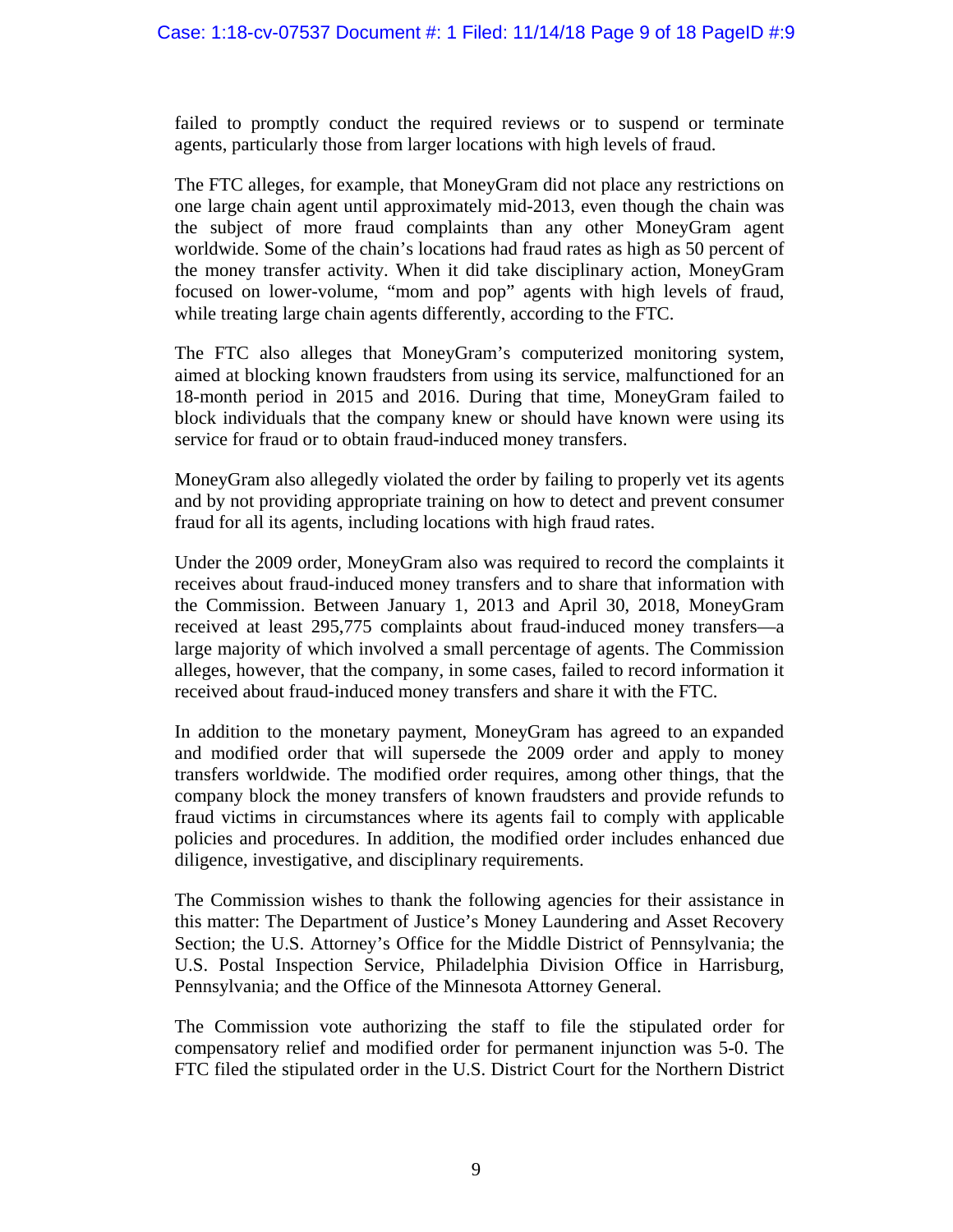### Case: 1:18-cv-07537 Document #: 1 Filed: 11/14/18 Page 10 of 18 PageID #:10

of Illinois, Eastern Division. NOTE: Stipulated final orders have the force of law when approved and signed by the District Court judge.

29. On November 9, 2018, MoneyGram reported its third quarter 2018 earnings, stating that "[m]oney transfer revenue" decreased "15% on a reported basis . . . as compared to third quarter 2017" due to "the impact of higher compliance standards and newly implemented corridor specific controls."

30. On this news, shares of MoneyGram fell \$2.20 per share or over 49.2% to close at \$2.27 per share on November 9, 2018, damaging investors.

31. As a result of Defendants' wrongful acts and omissions, and the precipitous decline in the market value of the Company's common shares, Plaintiff and other Class members have suffered significant losses and damages.

## **PLAINTIFF'S CLASS ACTION ALLEGATIONS**

32. Plaintiff brings this action as a class action pursuant to Federal Rule of Civil Procedure 23(a) and (b)(3) on behalf of a Class, consisting of all those who purchased or otherwise acquired the publicly traded securities of MoneyGram during the Class Period (the "Class"); and were damaged upon the revelation of the alleged corrective disclosure. Excluded from the Class are Defendants herein, the officers and directors of the Company, at all relevant times, members of their immediate families and their legal representatives, heirs, successors or assigns and any entity in which Defendants have or had a controlling interest.

33. The members of the Class are so numerous that joinder of all members is impracticable. Throughout the Class Period, the Company's securities were actively traded on NASDAQ. While the exact number of Class members is unknown to Plaintiff at this time and can be ascertained only through appropriate discovery, Plaintiff believes that there are hundreds or thousands of members in the proposed Class. Record owners and other members of the Class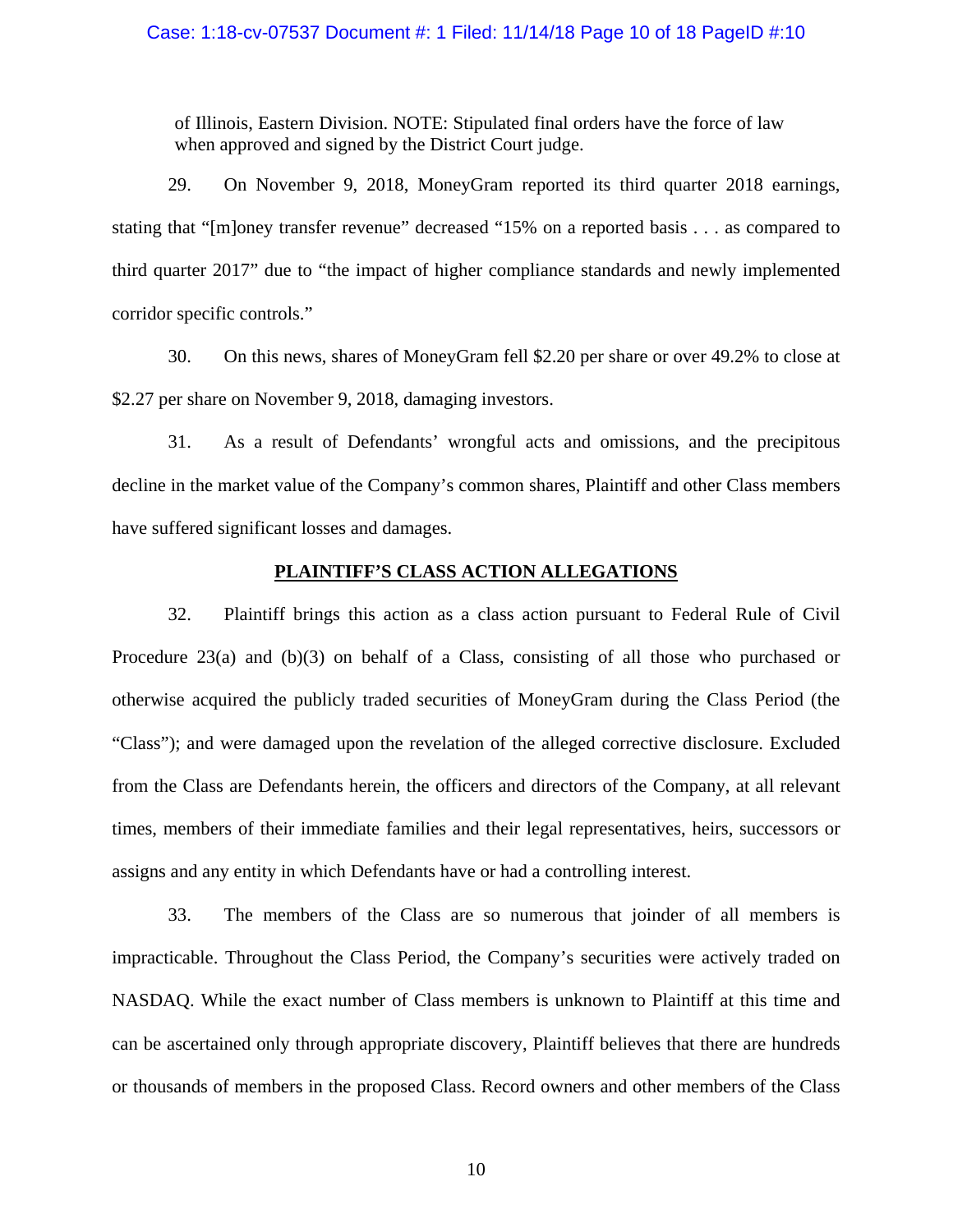#### Case: 1:18-cv-07537 Document #: 1 Filed: 11/14/18 Page 11 of 18 PageID #:11

may be identified from records maintained by the Company or its transfer agent and may be notified of the pendency of this action by mail, using the form of notice similar to that customarily used in securities class actions.

34. Plaintiff's claims are typical of the claims of the members of the Class as all members of the Class are similarly affected by Defendants' wrongful conduct in violation of federal law that is complained of herein.

35. Plaintiff will fairly and adequately protect the interests of the members of the Class and has retained counsel competent and experienced in class and securities litigation. Plaintiff has no interests antagonistic to or in conflict with those of the Class.

36. Common questions of law and fact exist as to all members of the Class and predominate over any questions solely affecting individual members of the Class. Among the questions of law and fact common to the Class are:

- (a) whether Defendants' acts as alleged violated the federal securities laws;
- (b) whether Defendants' statements to the investing public during the Class Period misrepresented material facts about the financial condition, business, operations, and management of the Company;
- (c) whether Defendants' statements to the investing public during the Class Period omitted material facts necessary to make the statements made, in light of the circumstances under which they were made, not misleading;
- (d) whether the Individual Defendants caused the Company to issue false and misleading SEC filings and public statements during the Class Period;
- (e) whether Defendants acted knowingly or recklessly in issuing false and misleading SEC filings and public statements during the Class Period;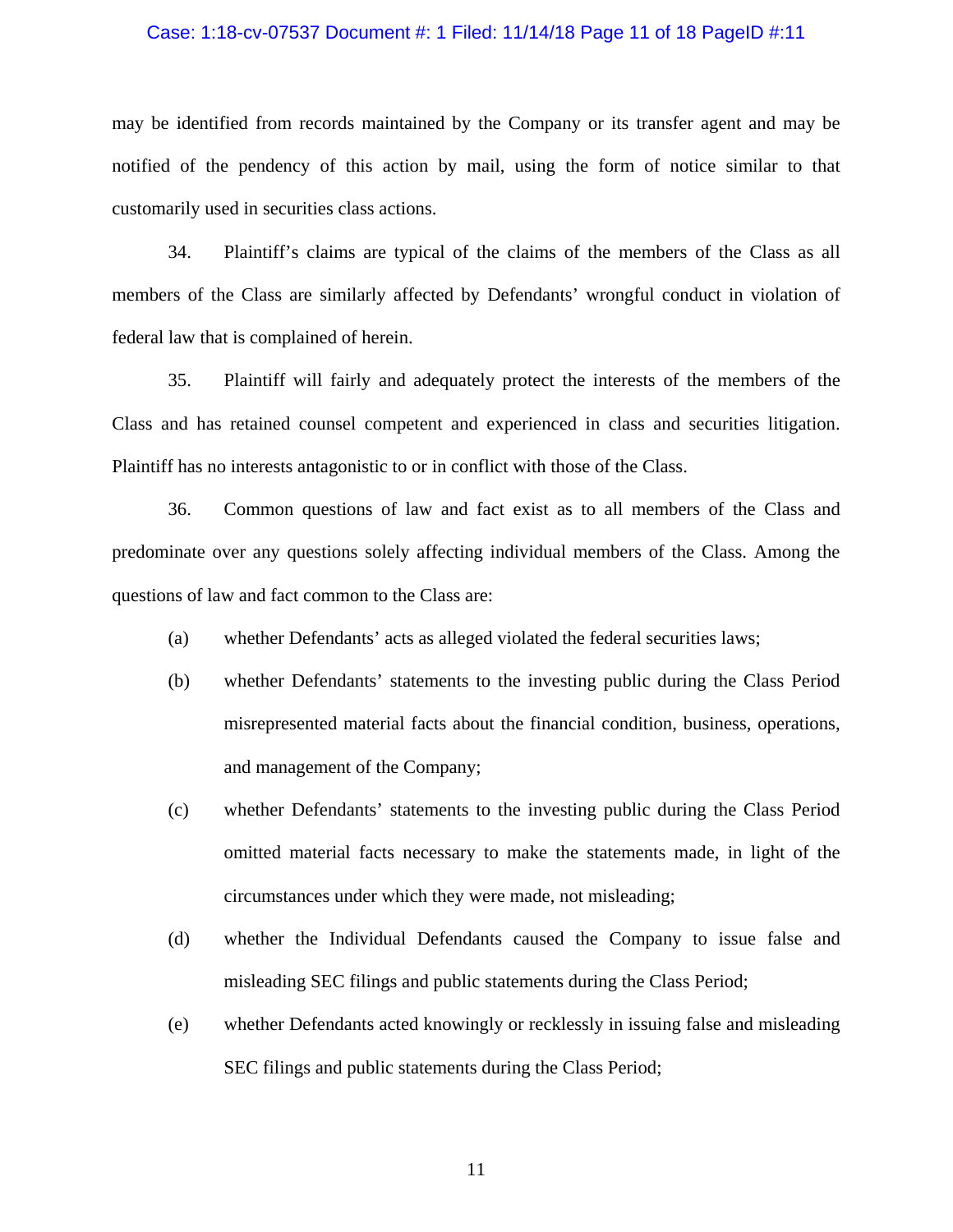- (f) whether the prices of the Company's securities during the Class Period were artificially inflated because of the Defendants' conduct complained of herein; and
- (g) whether the members of the Class have sustained damages and, if so, what is the proper measure of damages.

37. A class action is superior to all other available methods for the fair and efficient adjudication of this controversy since joinder of all members is impracticable. Furthermore, as the damages suffered by individual Class members may be relatively small, the expense and burden of individual litigation make it impossible for members of the Class to individually redress the wrongs done to them. There will be no difficulty in the management of this action as a class action.

38. Plaintiff will rely, in part, upon the presumption of reliance established by the fraud-on-the-market doctrine in that:

- (a) Defendants made public misrepresentations or failed to disclose material facts during the Class Period;
- (b) the omissions and misrepresentations were material;
- (c) the Company's securities are traded in efficient markets;
- (d) the Company's securities were liquid and traded with moderate to heavy volume during the Class Period;
- (e) the Company traded on the NASDAQ, and was covered by multiple analysts;
- (f) the misrepresentations and omissions alleged would tend to induce a reasonable investor to misjudge the value of the Company's securities; Plaintiff and members of the Class purchased and/or sold the Company's securities between the time the Defendants failed to disclose or misrepresented material facts and the time the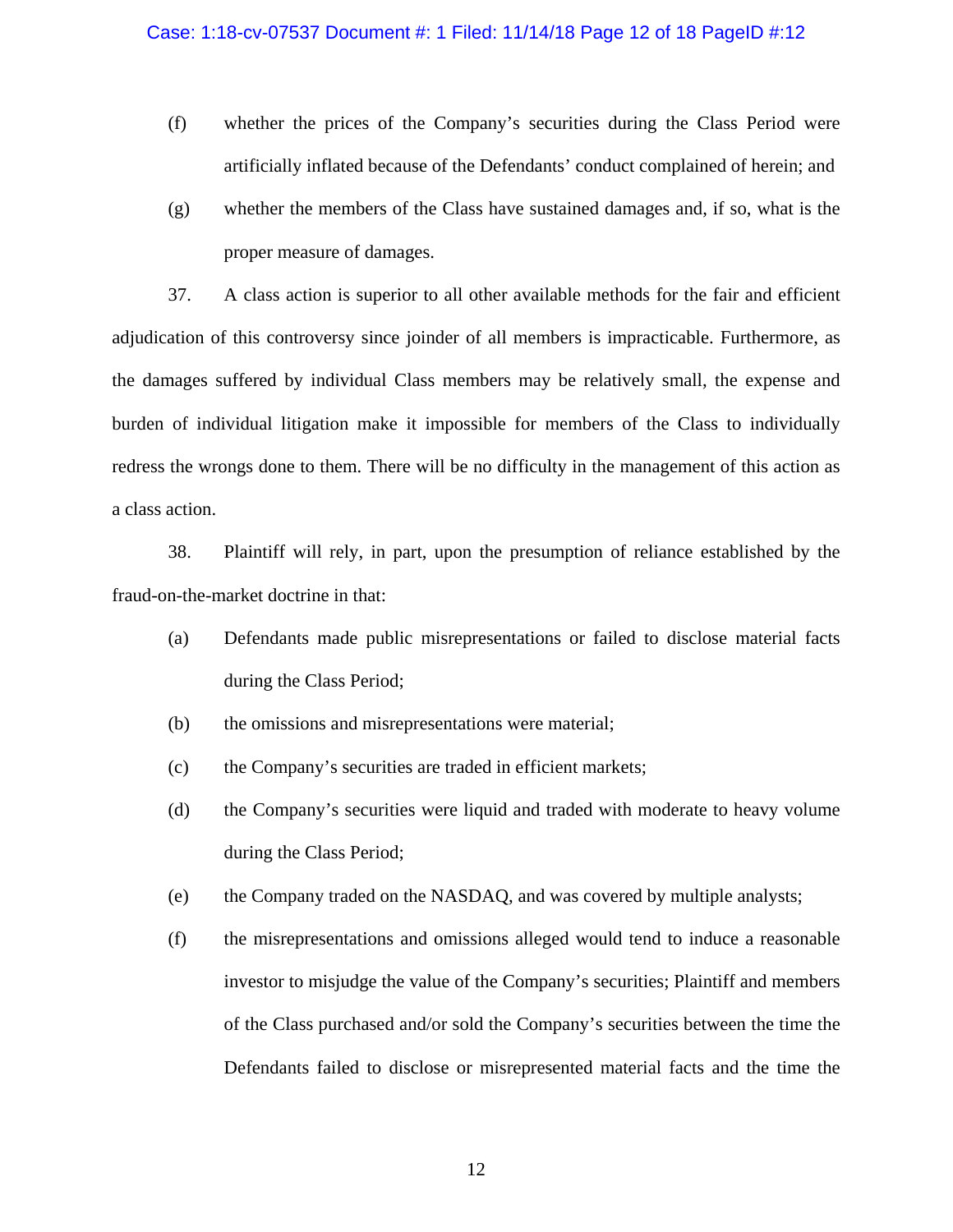## Case: 1:18-cv-07537 Document #: 1 Filed: 11/14/18 Page 13 of 18 PageID #:13

true facts were disclosed, without knowledge of the omitted or misrepresented facts; and

(g) Unexpected material news about the Company was rapidly reflected in and incorporated into the Company's stock price during the Class Period.

39. Based upon the foregoing, Plaintiff and the members of the Class are entitled to a presumption of reliance upon the integrity of the market.

40. Alternatively, Plaintiff and the members of the Class are entitled to the presumption of reliance established by the Supreme Court in *Affiliated Ute Citizens of the State of Utah v. United States*, 406 U.S. 128, 92 S. Ct. 2430 (1972), as Defendants omitted material information in their Class Period statements in violation of a duty to disclose such information, as detailed above.

## **COUNT I Violation of Section 10(b) of The Exchange Act and Rule 10b-5 Against All Defendants**

41. Plaintiff repeats and realleges each and every allegation contained above as if fully set forth herein.

42. This Count is asserted against the Company and the Individual Defendants and is based upon Section 10(b) of the Exchange Act, 15 U.S.C. § 78j(b), and Rule 10b-5 promulgated thereunder by the SEC.

43. During the Class Period, the Company and the Individual Defendants, individually and in concert, directly or indirectly, disseminated or approved the false statements specified above, which they knew or deliberately disregarded were misleading in that they contained misrepresentations and failed to disclose material facts necessary in order to make the statements made, in light of the circumstances under which they were made, not misleading.

44. The Company and the Individual Defendants violated §10(b) of the 1934 Act and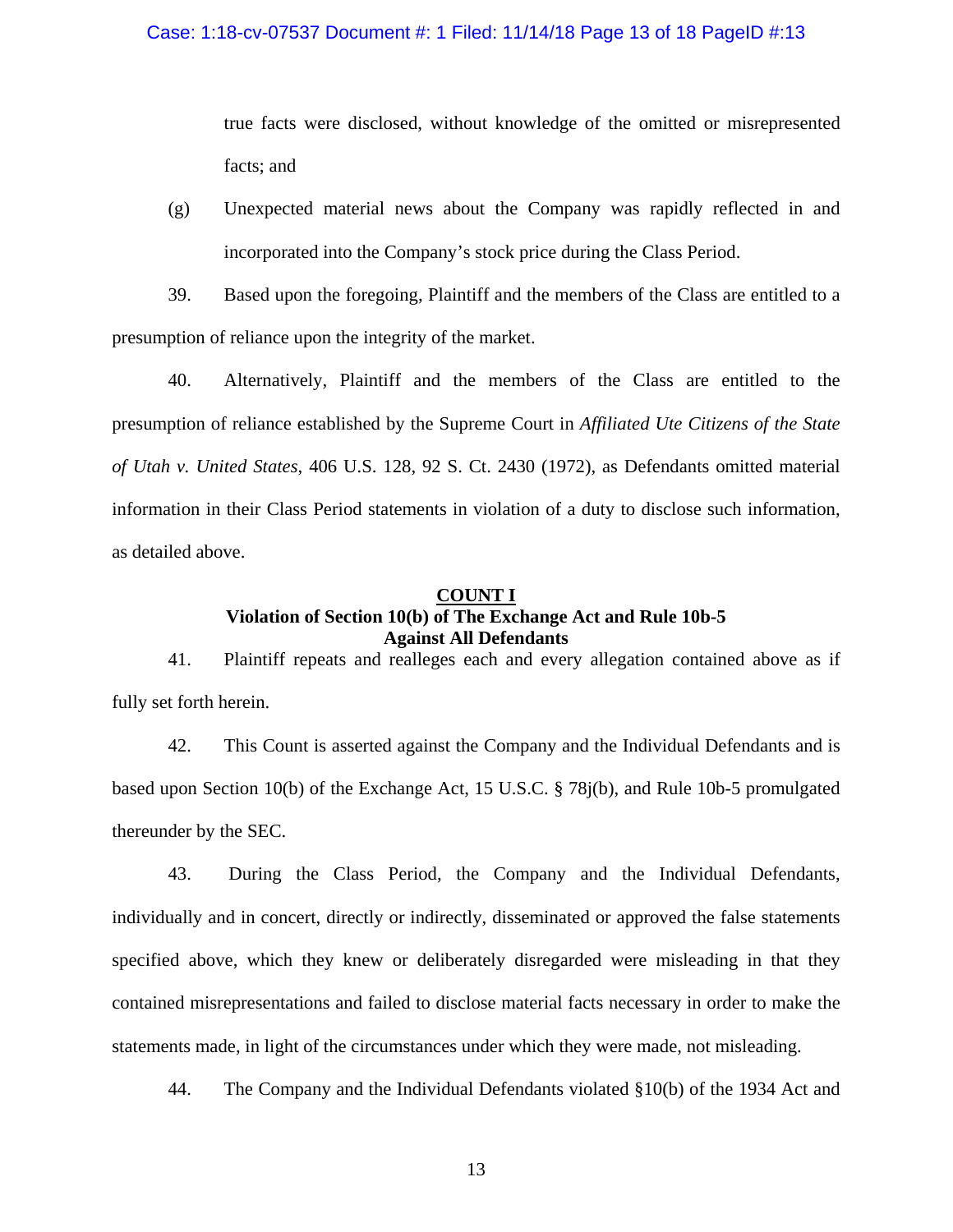#### Case: 1:18-cv-07537 Document #: 1 Filed: 11/14/18 Page 14 of 18 PageID #:14

Rule 10b-5 in that they: employed devices, schemes and artifices to defraud; made untrue statements of material facts or omitted to state material facts necessary in order to make the statements made, in light of the circumstances under which they were made, not misleading; and/or engaged in acts, practices and a course of business that operated as a fraud or deceit upon plaintiff and others similarly situated in connection with their purchases of the Company's securities during the Class Period.

45. The Company and the Individual Defendants acted with scienter in that they knew that the public documents and statements issued or disseminated in the name of the Company were materially false and misleading; knew that such statements or documents would be issued or disseminated to the investing public; and knowingly and substantially participated, or acquiesced in the issuance or dissemination of such statements or documents as primary violations of the securities laws. These defendants by virtue of their receipt of information reflecting the true facts of the Company, their control over, and/or receipt and/or modification of the Company's allegedly materially misleading statements, and/or their associations with the Company which made them privy to confidential proprietary information concerning the Company, participated in the fraudulent scheme alleged herein.

46. Individual Defendants, who are the senior officers and/or directors of the Company, had actual knowledge of the material omissions and/or the falsity of the material statements set forth above, and intended to deceive Plaintiff and the other members of the Class, or, in the alternative, acted with reckless disregard for the truth when they failed to ascertain and disclose the true facts in the statements made by them or other personnel of the Company to members of the investing public, including Plaintiff and the Class.

47. As a result of the foregoing, the market price of the Company's securities was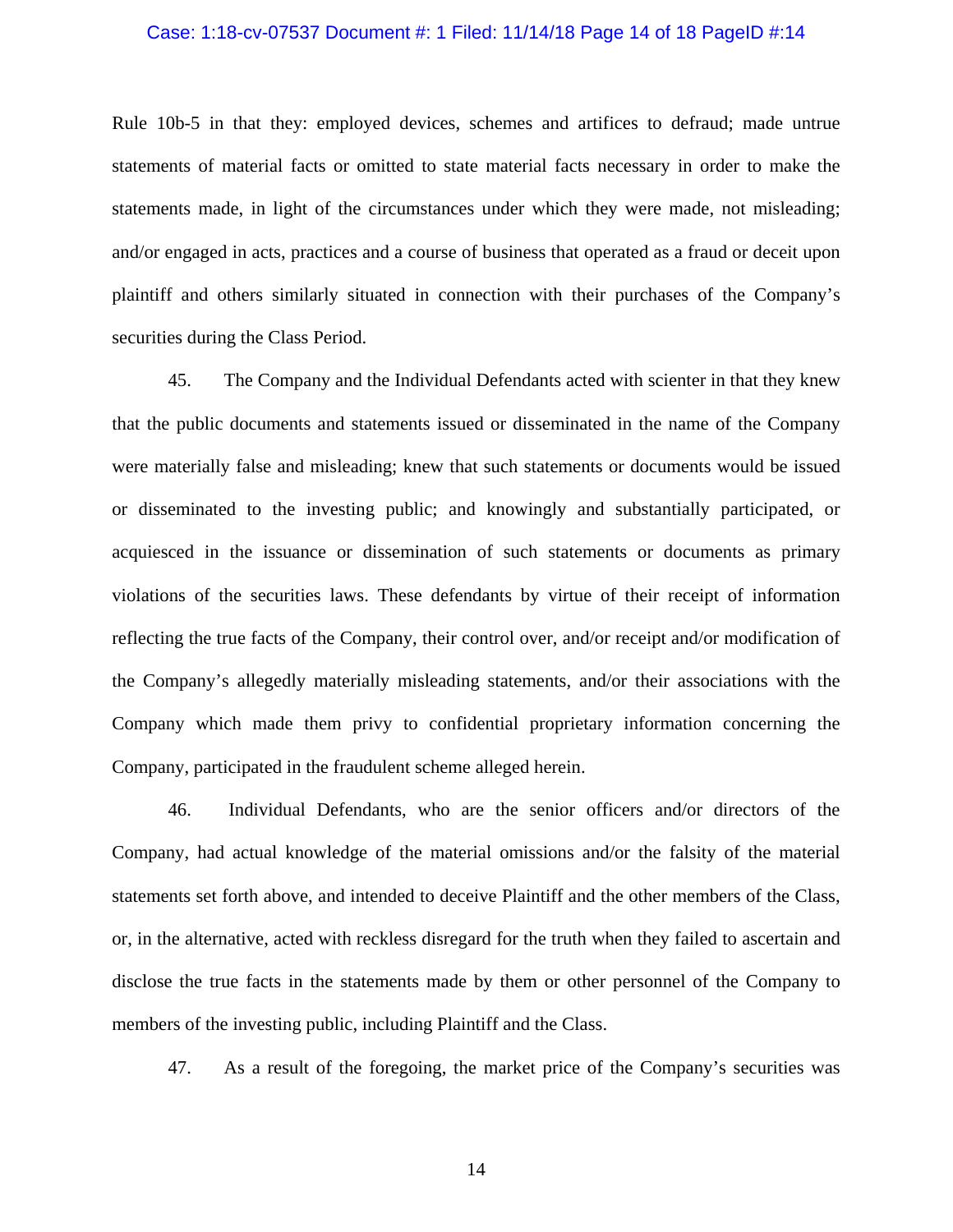#### Case: 1:18-cv-07537 Document #: 1 Filed: 11/14/18 Page 15 of 18 PageID #:15

artificially inflated during the Class Period. In ignorance of the falsity of the Company's and the Individual Defendants' statements, Plaintiff and the other members of the Class relied on the statements described above and/or the integrity of the market price of the Company's securities during the Class Period in purchasing the Company's securities at prices that were artificially inflated as a result of the Company's and the Individual Defendants' false and misleading statements.

48. Had Plaintiff and the other members of the Class been aware that the market price of the Company's securities had been artificially and falsely inflated by the Company's and the Individual Defendants' misleading statements and by the material adverse information which the Company's and the Individual Defendants did not disclose, they would not have purchased the Company's securities at the artificially inflated prices that they did, or at all.

49. As a result of the wrongful conduct alleged herein, Plaintiff and other members of the Class have suffered damages in an amount to be established at trial.

50. By reason of the foregoing, the Company and the Individual Defendants have violated Section 10(b) of the 1934 Act and Rule 10b-5 promulgated thereunder and are liable to the Plaintiff and the other members of the Class for substantial damages which they suffered in connection with their purchases of the Company's securities during the Class Period.

## **COUNT II Violation of Section 20(a) of The Exchange Act Against the Individual Defendants**

51. Plaintiff repeats and realleges each and every allegation contained in the foregoing paragraphs as if fully set forth herein.

52. During the Class Period, the Individual Defendants participated in the operation and management of the Company, and conducted and participated, directly and indirectly, in the conduct of the Company's business affairs. Because of their senior positions, they knew the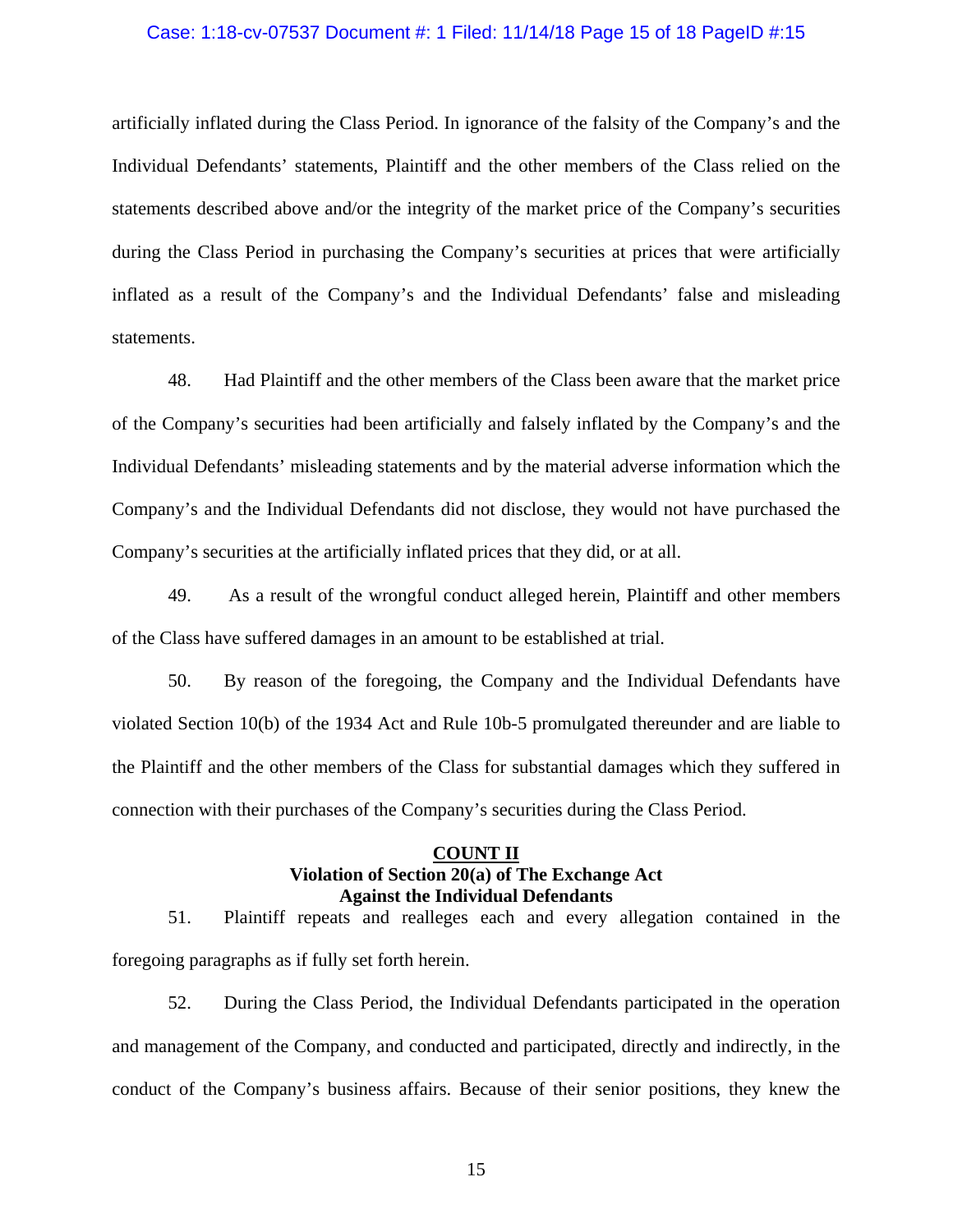#### Case: 1:18-cv-07537 Document #: 1 Filed: 11/14/18 Page 16 of 18 PageID #:16

adverse non-public information regarding the Company's business practices.

53. As officers and/or directors of a publicly owned company, the Individual Defendants had a duty to disseminate accurate and truthful information with respect to the Company's financial condition and results of operations, and to correct promptly any public statements issued by the Company which had become materially false or misleading.

54. Because of their positions of control and authority as senior officers, the Individual Defendants were able to, and did, control the contents of the various reports, press releases and public filings which the Company disseminated in the marketplace during the Class Period. Throughout the Class Period, the Individual Defendants exercised their power and authority to cause the Company to engage in the wrongful acts complained of herein. The Individual Defendants therefore, were "controlling persons" of the Company within the meaning of Section 20(a) of the Exchange Act. In this capacity, they participated in the unlawful conduct alleged which artificially inflated the market price of the Company's securities.

55. Each of the Individual Defendants, therefore, acted as a controlling person of the Company. By reason of their senior management positions and/or being directors of the Company, each of the Individual Defendants had the power to direct the actions of, and exercised the same to cause, the Company to engage in the unlawful acts and conduct complained of herein. Each of the Individual Defendants exercised control over the general operations of the Company and possessed the power to control the specific activities which comprise the primary violations about which Plaintiff and the other members of the Class complain.

56. By reason of the above conduct, the Individual Defendants are liable pursuant to Section 20(a) of the Exchange Act for the violations committed by the Company.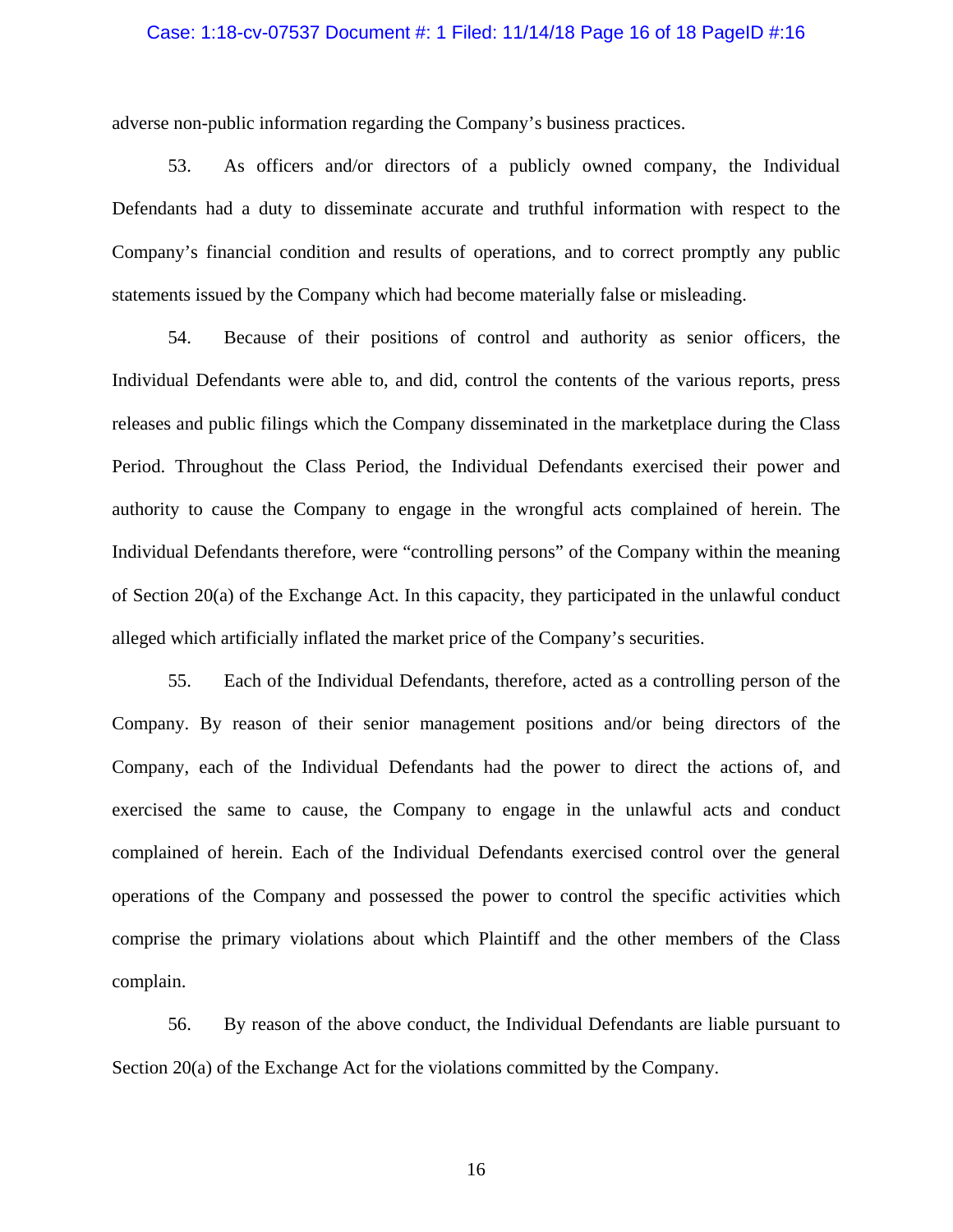# **PRAYER FOR RELIEF**

WHEREFORE, Plaintiff demands judgment against Defendants as follows:

A. Determining that the instant action may be maintained as a class action under Rule 23 of the Federal Rules of Civil Procedure, and certifying Plaintiff as the Class representative;

B. Requiring Defendants to pay damages sustained by Plaintiff and the Class by reason of the acts and transactions alleged herein;

C. Awarding Plaintiff and the other members of the Class prejudgment and postjudgment interest, as well as their reasonable attorneys' fees, expert fees and other costs; and

D. Awarding such other and further relief as this Court may deem just and proper.

# **DEMAND FOR TRIAL BY JURY**

Plaintiff hereby demands a trial by jury.

Dated: November 14, 2018 Respectfully submitted,

# **WOLF HALDENSTEIN ADLER FREEMAN & HERZ LLC**

 /s/ Carl V. Malmstrom Carl V. Malmstrom 111 W. Jackson St., Suite 1700 Chicago, IL 60602 Tel: (312) 984-0000 Fax: (312) 214-3110 malmstrom@whafh.com

*Liaison Counsel for Plaintiff* 

# **THE ROSEN LAW FIRM, P.A.**

Phillip Kim (*pro hac vice forthcoming*) Laurence M. Rosen (*pro hac vice forthcoming)* 275 Madison Avenue, 34th Floor New York, NY 10016 Telephone: (212) 686-1060 Fax: (212) 202-3827 pkim@rosenlegal.com